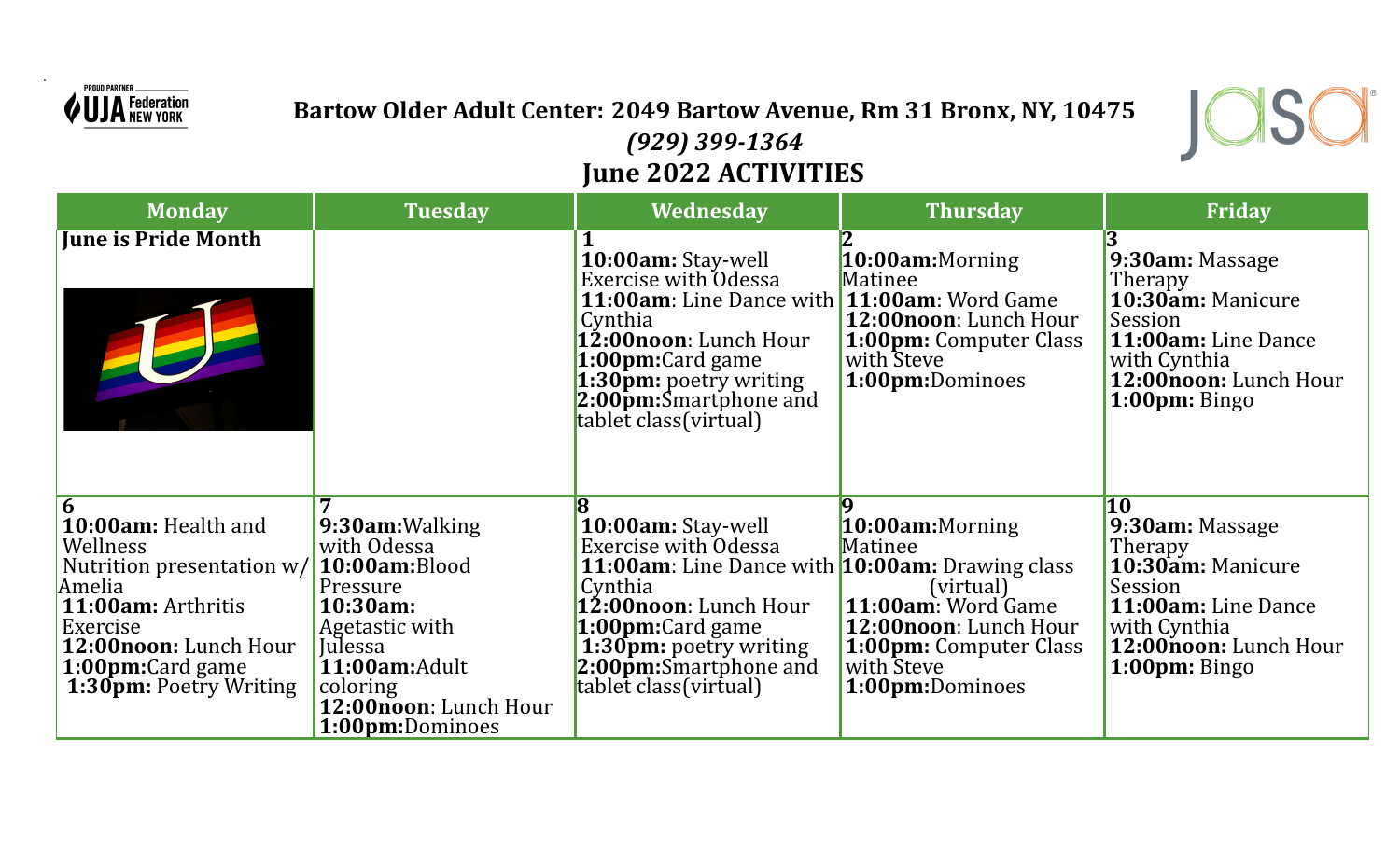| $\overline{13}$<br>10:00am: Health and<br>Wellness<br>11:00am: Arthritis<br>Exercise<br>12:00noon: Lunch<br>Hour<br>1:00pm:Card game<br>1:30pm:Poetry<br>writing | 14<br>9:30am: Walking<br>with Odessa<br>10:30am:<br>Agetastic with<br>Julessa<br>11:00am: Adult<br>coloring<br>12:00noon:Lunch<br>Hour<br>1:00pm:Dominoes                                                                                                                               | $\overline{15}$<br>10:00am: Stay-well<br><b>Exercise with Odessa</b><br>11:00am: Line Dance with<br>Cynthia<br>12:00noon: "Father's Day<br>Lunch Special"<br>1:00pm:Card game<br>1:00pm: Pooled Income<br>Trust Education (a<br>Neighborhood SHOPP<br>presentation)<br>1:30pm: poetry writing<br>2:00pm:Smartphone and<br>tablet class (virtual) | $\overline{16}$<br><b>10am:</b> Morning Matinee<br><b>10am:</b> Drawing class<br>(virtual)<br><b>11am:</b> Word Game<br>12noon: Lunch Hour<br>1:00pm: Computer Class<br>with Steve<br>1:00pm:Dominoes | <b>17</b><br>$9:30$ am: Massage<br><b>Therapy</b><br>10:30am: Manicure<br>Session<br><b>11am:</b> Line Dance with<br>Cynthia<br><b>12noon:</b> Lunch Hour<br><b>1:00pm:</b> Bingo(canceled)<br>1:30pm: "Juneteeth<br>Celebration"                                                      |
|------------------------------------------------------------------------------------------------------------------------------------------------------------------|-----------------------------------------------------------------------------------------------------------------------------------------------------------------------------------------------------------------------------------------------------------------------------------------|--------------------------------------------------------------------------------------------------------------------------------------------------------------------------------------------------------------------------------------------------------------------------------------------------------------------------------------------------|-------------------------------------------------------------------------------------------------------------------------------------------------------------------------------------------------------|----------------------------------------------------------------------------------------------------------------------------------------------------------------------------------------------------------------------------------------------------------------------------------------|
| <b>20</b><br><b>JASA</b><br><b>Is Closed</b><br>In<br><b>Recognition</b><br>$\overline{0}$ f<br><b>Juneteenth Holiday</b>                                        | 21<br>9:30am: Walking<br>with Odessa<br>10:00am:Blood<br>Pressure<br>10:30am:<br>Agetastic with<br>Julessa<br>11:00am: Adult<br>coloring<br>12:00noon:<br>Lunch Hour<br>1:00pm:Domino<br>1:30pm: Special<br>Movie<br>Presentation in<br>Recognition of<br>Pride Month<br>"Philadelphia" | 22<br><b>10am:</b> Stay-well Exercise<br>with Odessa<br><b>11am:</b> Line Dance with<br>Cynthia<br>12noon: Lunch Hour<br>1:00pm:Card game<br><b>2:00pm:</b> Smartphone and<br>table class (virtual)<br>3:00pm: Poetry Reading<br>and Open Mic Event<br>(A SU CASA Presentation)                                                                  | 23<br><b>10am: Morning Matinee</b><br><b>10am:</b> Drawing class<br>(virtual)<br><b>11am:</b> Word Game<br>12noon: Lunch Hour<br><b>1:00pm:</b> Computer Class<br>with Steve<br>1:00pm:Dominoes       | 24<br>9:30am Massage Therapy<br>10:30am:Manicure<br>Session<br><b>11am:</b> Line Dance with<br>Cynthia<br>12noon: Lunch Hour<br>1:00pm: Bingo<br>1:00pm: "Your Eyes'<br>Health" (A Neighborhood<br>SHOPP presentation)<br>"Happy Birthday to<br>everyone born in the<br>month of JUNE" |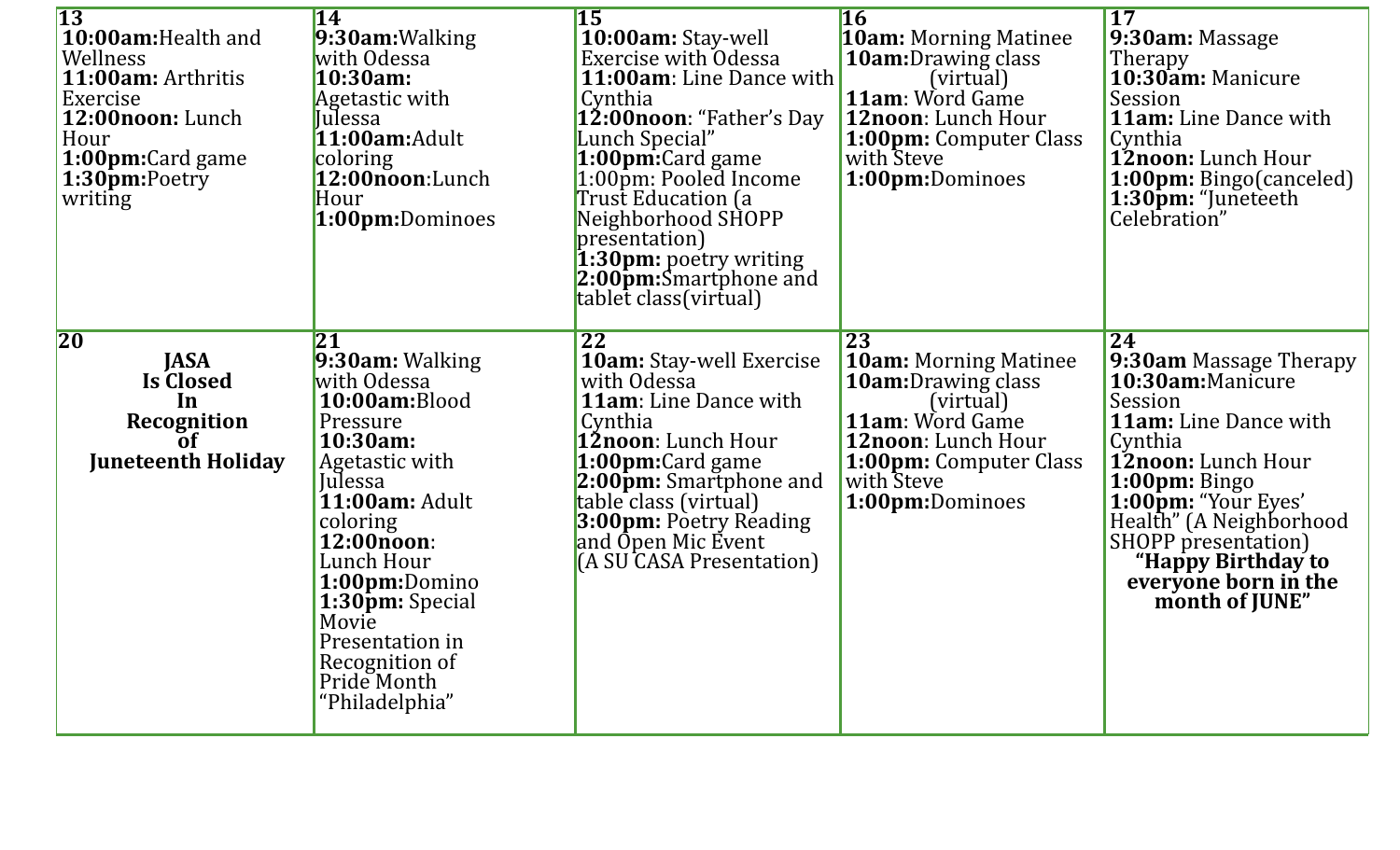| $\overline{27}$<br>$10:00$ am: Health and<br><b>Wellness</b><br>11:00am: Arthritis<br>Exercise<br><b>12::00noon:</b> Lunch Hour lulessa<br><b>1:00pm:</b> Card game<br><b>1:30pm:</b> poetry writing | $9:30$ am:Walking<br>with Odessa<br>10:30am<br>Agetastic with<br>$11:00$ am:Adult<br>coloring<br>12:00noon:<br>Lunch Hour<br>1:00pm:Domino | 29<br>10:00am: Stay-well<br><b>Exercise with Odessa</b><br><b>11:00am</b> : Line Dance with <b>10:00am:</b> Drawing class<br>Cynthia<br>12:00noon: Lunch Hour<br>$1:00$ pm:Card game<br>$1:30$ $\overline{\text{pm}}$ : poetry writing<br>$2:00$ $\bar{p}$ m: Smartphone and<br>table class (virtual) | 30<br>10:00am: Morning<br>Matinee<br>(virtual)<br>11:00am: Word Game<br>12:00noon: Lunch Hour<br><b>1:00pm:</b> Computer Class<br>with Steve<br>1:00pm:Dominoes |  |
|------------------------------------------------------------------------------------------------------------------------------------------------------------------------------------------------------|--------------------------------------------------------------------------------------------------------------------------------------------|-------------------------------------------------------------------------------------------------------------------------------------------------------------------------------------------------------------------------------------------------------------------------------------------------------|-----------------------------------------------------------------------------------------------------------------------------------------------------------------|--|
|------------------------------------------------------------------------------------------------------------------------------------------------------------------------------------------------------|--------------------------------------------------------------------------------------------------------------------------------------------|-------------------------------------------------------------------------------------------------------------------------------------------------------------------------------------------------------------------------------------------------------------------------------------------------------|-----------------------------------------------------------------------------------------------------------------------------------------------------------------|--|

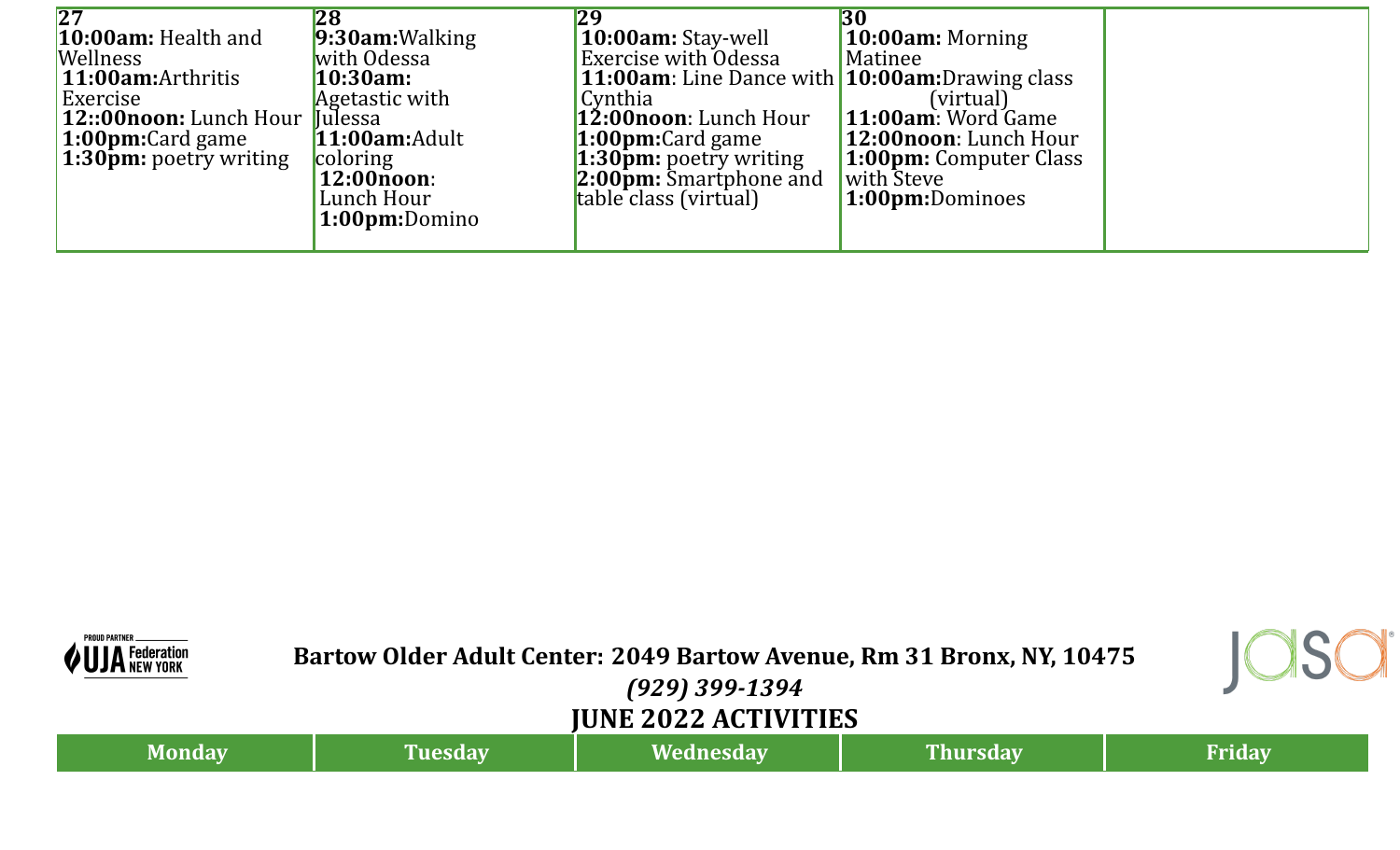|                                                                                                                                                                             |                                                                                                                                                                                                        | <b>Kosher: Beef</b><br>hamburger, Garlic and<br>rosemary<br>potato, Lettuce, tomatoes, o<br>nion coleslaw<br>Alt:Veggie Burger<br>Nonkosher: Beef<br>meatballs w/<br>sofrito, Whole wheat<br>spaghettis, Baby carrots<br>w/ parsley                                                                   | $\overline{2}$<br><b>Kosher:</b> Apricot glazed<br>salmon, Quinoa, Roasted<br>vegetables<br>Alt:Sliced deli turkey<br>Nonkosher:Stewed<br>codfish, Barley, Steamed<br>green beans         | $\overline{3}$<br>Kosher: Hawaiian chicken<br>legs, sweet noodle<br>kugel, capri blend<br>vegetables<br>Alt:Gelfite fish<br>Nonkosher: Chicken<br>breast w/ rice, Broccoli w/<br>toasted garlic                                |
|-----------------------------------------------------------------------------------------------------------------------------------------------------------------------------|--------------------------------------------------------------------------------------------------------------------------------------------------------------------------------------------------------|-------------------------------------------------------------------------------------------------------------------------------------------------------------------------------------------------------------------------------------------------------------------------------------------------------|-------------------------------------------------------------------------------------------------------------------------------------------------------------------------------------------|--------------------------------------------------------------------------------------------------------------------------------------------------------------------------------------------------------------------------------|
| <b>Kosher:</b> Chef salad, pasta<br>salad, tossed salad w/<br>dressing<br>Alt:Tuna salad<br>Nonkosher: Vegetarian<br>brown stew, Baby carrots<br>w/ parsley, Collard greens | Kosher:Chicken<br>cacciatore, angel<br>hair pasta, mixed<br>vegetables<br>Alt:Salmon burger<br>Nonkosher:<br>Soanish style<br>catfish, Chinese<br>style<br>spaghetti, Orienta<br>l blend<br>vegetables | Kosher: Vegetabl<br>e cutlet, baked<br>sweet<br>potato, California<br>blend vegetables<br>Alt: Egg Frittata<br>Nonkosher:<br><b>Jerki</b><br>chicken, Orzo, ste<br>amed Broccoli                                                                                                                      | 9<br>Kosher:Asian<br>beef, Brown<br>rice, Oriental<br>blend vegetables<br>Alt:Asian tofu<br>Nonkosher: Spanish style<br>beef stew, Baked red potato<br>wedges,Roasted zucchini            | <b>10</b><br>Kosher:Oven<br>fried chicken<br>legs, Roasted<br>potatoes, Grilled<br>vegetables<br><u>Alt</u> :<br>Nonkosher:<br>Homemade coconut<br>breaded<br>fish, Quinoa, Sauteed<br>spinach                                 |
| <b>13</b><br><b>Kosher:</b> Vegetari<br>an pasta<br>primavera, Cucu<br>ber salad<br>Alt:Egg salad<br><b>Nonkosher: BBQ</b><br>pork chops, White<br>rice, Steamed kale       | <b>14</b><br>Kosher:Yankee<br>pot<br>roast, Rosemary<br>potatoes, californ<br>ia blend<br>vegetables<br>Alt:Baked<br>breaded fish<br>Nonkosher:<br>Jerk<br>chicken, Baked<br>sweet<br>potato, Steamed  | <b>15</b><br>Kosher:cranberr<br>y chicken<br>cutlet, Wild<br>rice, Capri blend<br>vegetables<br>Alt:Veggie Burger<br>Nonkosher: Beef of Brisket<br><b>Herb-roasted Potatoes</b><br><b>Steamed green Bean and Carrots</b><br>ripe Plantains<br><b>Cupcakes</b><br>Milk juice dinner roll and Margarine | <b>16</b><br>Kosher:Morocca<br>n salmon, Brown<br>rice, Steamed<br>green beans<br><b>Alt:Siced deli turkey</b><br><u>Nonkosher:</u><br>Stewed<br>codfish, Yuca, steamed<br><b>spinach</b> | 17<br><b>Kosher:Apricot</b><br>glazed<br>chiken, Egg<br>barleyw/<br>mushroom and<br>onion, Roasted<br>butternut squash<br>Alt:Gelfite fish<br><b>Nonkosher: Oven fried</b><br>chicken, Baked mac and<br>cheese, Collard greens |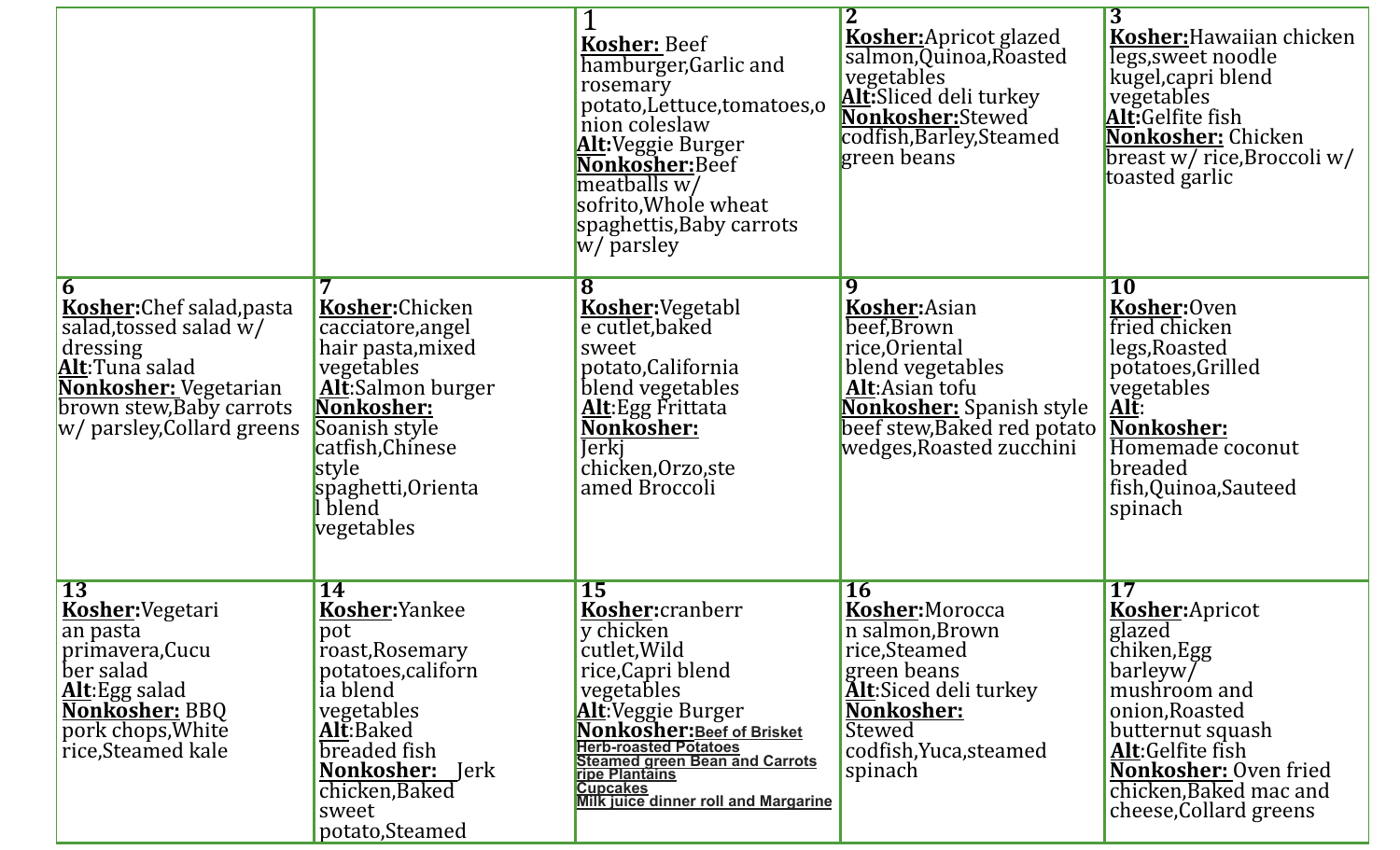|                                                                                                                                                                                                                  | cabbage                                                                                                                                                                                            |                                                                                                                                                                                                                   |                                                                                                                                                                                                                                                                                      |                                                                                                                                                                     |
|------------------------------------------------------------------------------------------------------------------------------------------------------------------------------------------------------------------|----------------------------------------------------------------------------------------------------------------------------------------------------------------------------------------------------|-------------------------------------------------------------------------------------------------------------------------------------------------------------------------------------------------------------------|--------------------------------------------------------------------------------------------------------------------------------------------------------------------------------------------------------------------------------------------------------------------------------------|---------------------------------------------------------------------------------------------------------------------------------------------------------------------|
| <b>20</b><br>Kosher: Meatbal<br>l hero, Cucumber<br>salad, Garden<br>salad<br><b>Alt: Tuna casserole</b><br>Nonkosher: Homemade<br>roast pork spanish<br>style, Penne, Braised<br>collard greens                 | 21<br><b>Kosher: Asian</b><br>stir fry<br>chicken, Lo<br>mein, Stir fry<br>vegetables<br>Alt:Stir fry tofu<br><b>Nonkosher: BBQ</b><br>chicken, Roasted<br>butternut<br>squash, Sauteed<br>spinach | $\overline{22}$<br>Kosher: Vegetari<br>an chilli, White<br>rice, Peas and<br>carrots<br>Alt:Veggie Burger<br>Non-kosher: Curried<br>veggie, chickpea and<br>quinoa stir fry, Steamed<br>broccoli                  | $\overline{23}$<br>Kosher:<br>Hugarian beef<br>goulash, Barley, C<br>alifornia blend<br>vegetables<br>Alt:Vegetarian stuffed<br>cabbage<br><b>Non-Kosher:</b> Fish w/ fresh Curried chicken<br>salsa relish, Baked mac and legs, Brown rice<br>cheese, Normandy blend<br>vegetables. | $\overline{24}$<br>Kosher:Morocca<br>n chicken, Brown<br>rice,Sauteed<br>string beans<br>Alt:Gelfite fish<br>Nonkosher:<br>$\vert w / \rangle$ pigeon<br>peas, Okra |
| $\overline{27}$<br>Kosher: Hot<br>deli roast<br>beef, Russian<br>potato<br>salad, Coleslaw<br>Alt:Salmon burger<br><b>Nonkosher:</b> Tofu broccoli beans, Braised<br>tofu, pasta, steamed carrots collard greens | <b>28</b><br><b>Kosher: Baked</b><br>salmon w/ dill<br>sauce<br>Alt: Chicken salad<br><b>Nonkosher: Jerk</b><br>chicken, Rice and                                                                  | 29<br>Kosher:<br>Boneless chicken<br>w/ mustard<br>sauce, Rice and<br>mushrooms, Roas<br>ted peppers<br>Alt: Veggie burger<br>Non-kosher: Spanish style baked<br>beef stew, Baked red<br>potato, steamed broccoli | 30<br>Kosher:Vegetari<br>an stuffed<br>cabbage, Mashed<br>potato, Steamed<br>carrots<br>Alt: Egg frittata<br>Non-kosher: Spanish style<br>chicken, Couscous, Italian<br>blend vegetables.                                                                                            |                                                                                                                                                                     |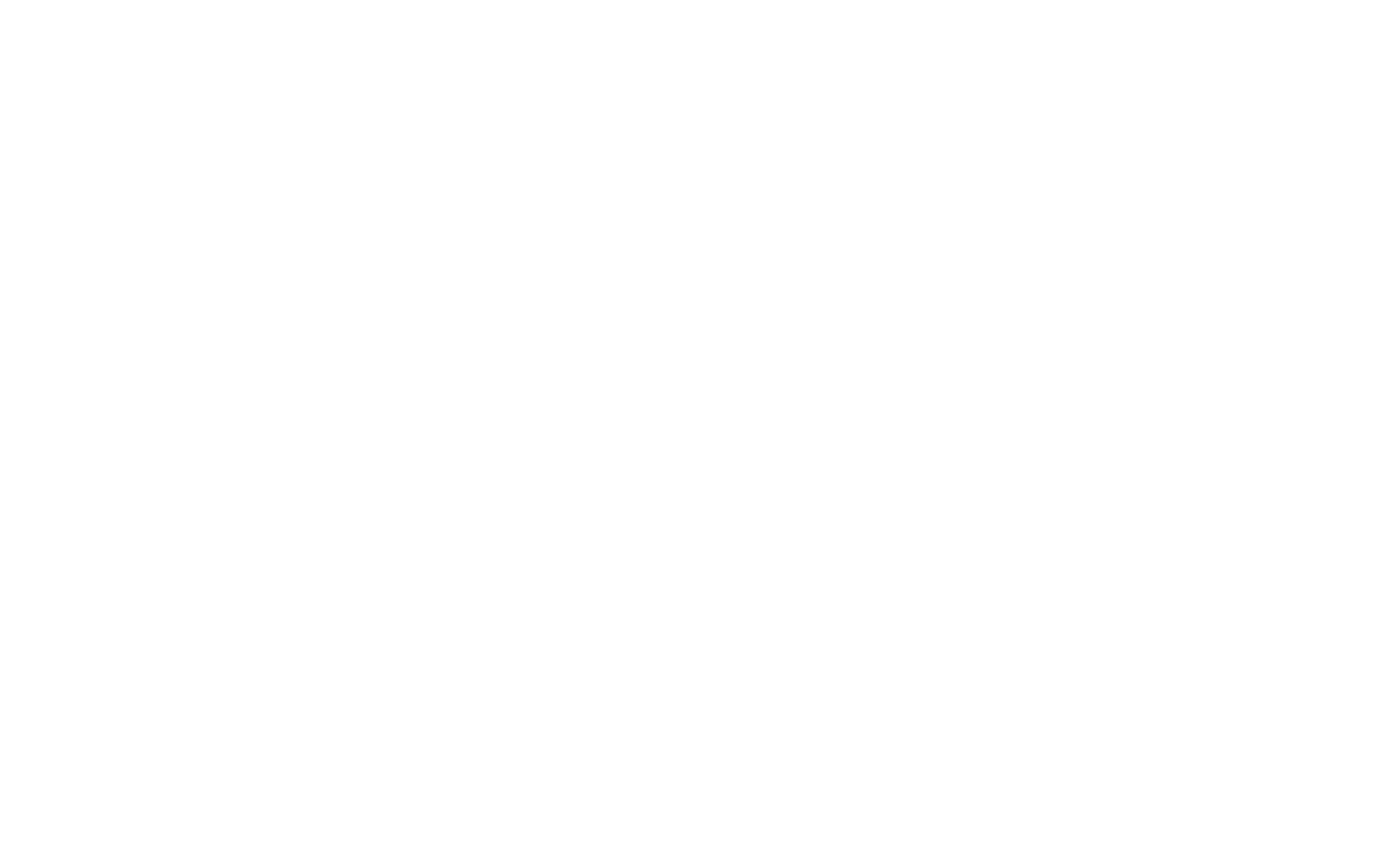

## **Bartow Older Adult Center 135 Einstein Loop Rm 49 Bronx, New York (929) 399-1394 dcardenas@jasa.org**

**www.jasa.org**

**M-F 8am-4pm**

Virtual Art with Laura on Thursdays 10am-Zoom Information: Meeting ID: Virtual Smartphone and Tables class on Wednesdays 2pm-3pm Zoom Information:

Meeting ID: 889 664 6893 Passcode: bartow

Nutrition Presentation with Amelia Monday, June 6. 10am-11am

## **Generously Funded by Councilman Riley**